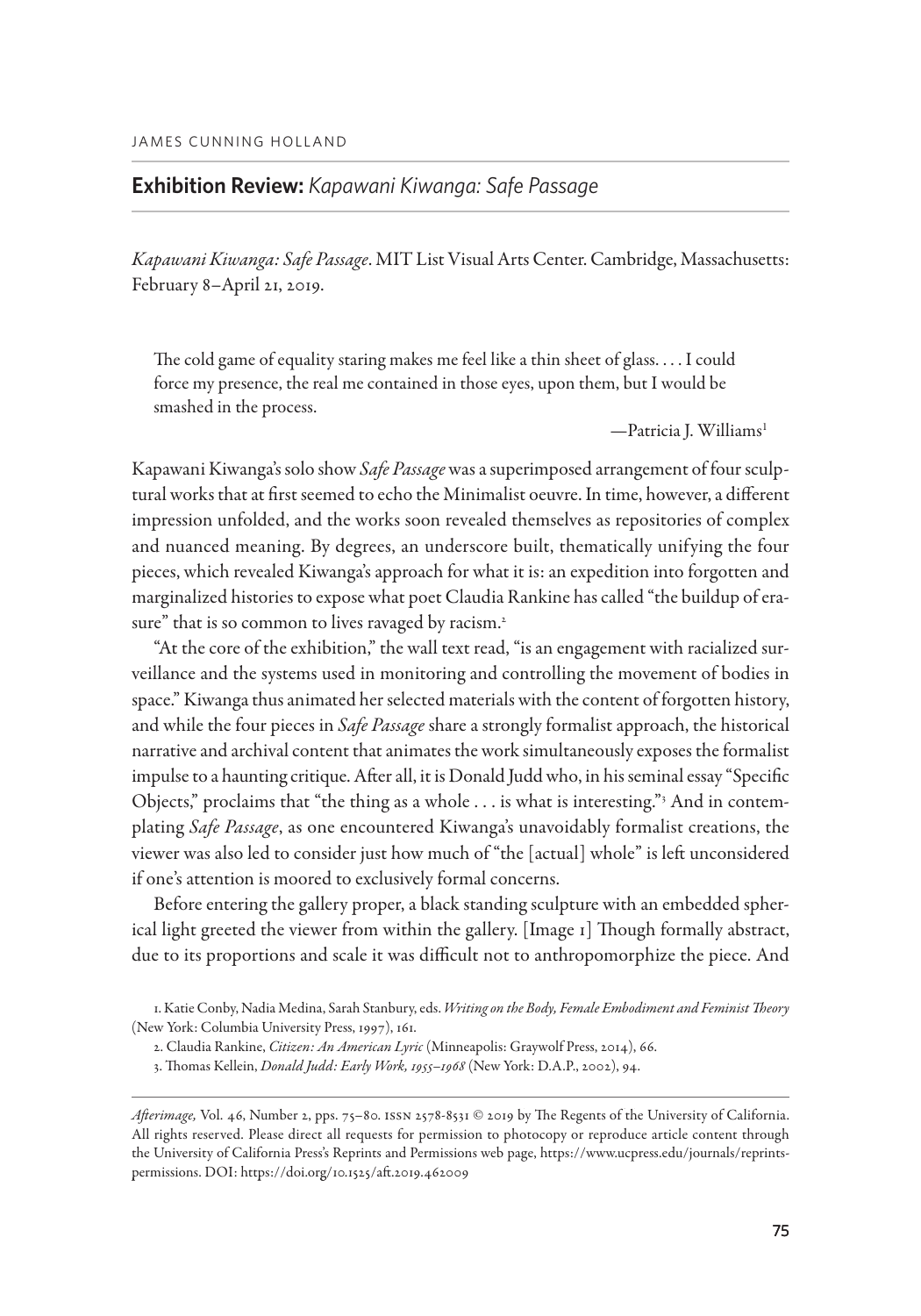<span id="page-1-0"></span>

image 1. *Glow* (2019) by Kapwani Kiwanga; courtesy the artist.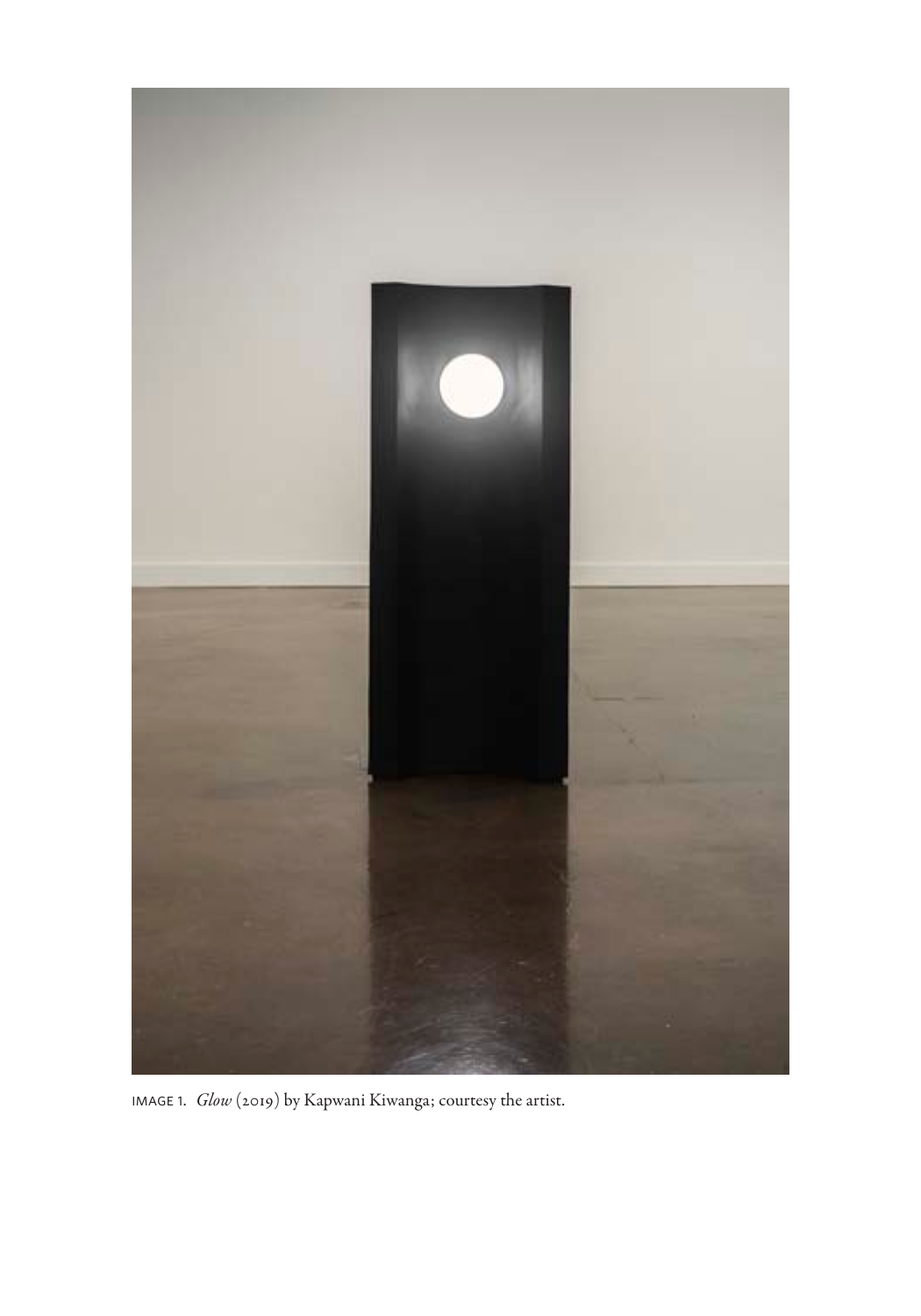

image 2. Installation view of *Kapwani Kiwanga: Safe Passage* (2019) at MIT List Visual Arts Center, © Kapwani Kiwanga; courtesy MIT List Visual Arts Center; photograph by Peter Harris Studio.

<span id="page-2-0"></span>just like that, the message was received. Instinctively, imperceptibly, the viewer's participation in a scopic regime was confirmed. The four black standing pieces that comprise *Glow* (2019), each with its own unique physical form and lamp shape, were arrayed about the gallery, facing the entrance. The high polish of the gallery's concrete floor elongated each lamp's reflection in a manner suggestive of a wet city street at night. Thus, even without specific knowledge of what *Glow* is about, the four standing black shapes emanating light served to correlate in the viewer's mind with variations in human form, arrayed in an urban setting.

It happens that *Glow* arose from Kiwanga's research into Boston's Lantern Laws of the 1770s, which declared that slaves walking the streets at night must carry lanterns and give a full account of their business. *Glow* thus illuminates the legacy of forced visibility of black bodies from an antiquated reference point, offering up a rather timeless reference point for the social dynamics of "seeing" and "being seen." At the same time, *Glow* brings today's lensbased regimes of electronic surveillance firmly to mind. Such is the raw power of Kiwanga's synthetic visual language, which, in bringing attention to forgotten and ignored subjects, allows the viewer to rediscover the present through the prism of the past.

*Glow* shared the same gallery space with two other pieces, *Tripartite* (2019) and *Jalousie* (2018), while the fourth piece, *Greenbook (1961)* (2019), occupied a separate space at the far end of the gallery [[Image 2](#page-2-0)].

Like *Glow*, *Tripartite* and *Jalousie* approach questions of forced visibility and obstructed/ directed movement in different ways. *Tripartite* consists of four steel, ten-foot-tall right triangles, three with black and one with pink shade cloth stretched across them. One black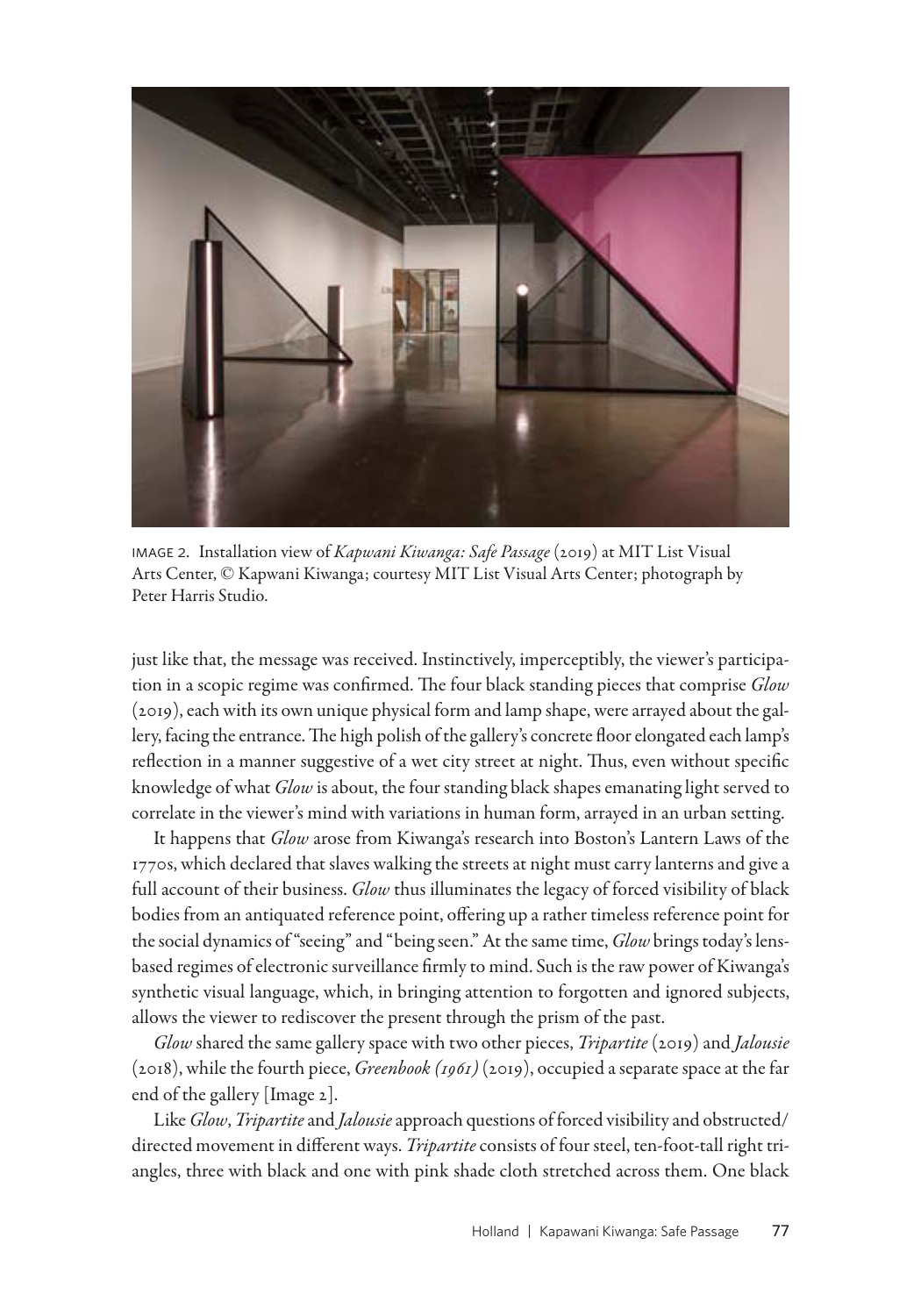triangle stood with its back against the wall opposite the gallery entrance, and an identical black triangle faced it on the opposite wall. Positioned closer to the gallery entrance, and thus initially having an outsized impact, one black and one pink triangle shared a hypotenuse to create a ten-foot-tall square. The fact that just one of the four right triangles was stretched with pink shade cloth, and the other three with black, made a stunning visual impact. Shade cloth is typically used in tropical climates to block out certain ultraviolet rays and to demarcate land ownership. Shade cloth is therefore a material associated with the selective obstruction of both light and movement in and around a given space. In the context of *Safe Passage*, *Tripartite* both enabled selective filtration of certain views of the space and, as the largest forms in the gallery, dictated the path of acceptable movement through the gallery space.

Just on the other side of *Tripartite* and *Glow*, and within the same gallery space, visitors encountered the beguiling work *Jalousie*. Comprised of four standing hinged panels measuring seven feet tall by three feet wide, a two-way mirror was mounted, in a combination of full panes and louvers, to each steel panel. The piece was thus suggestive of the louvered windows common in Caribbean locales such as Haiti that promote increased air circulation. The use of a two-way mirror of course referenced a very different set of associations than the normal settings in which such louvers are typically encountered. The two-way mirror, commonly encountered in interrogation rooms or corporate settings, calls to mind power differentials and again raises the specter of forced visibility. Placing *Jalousie*'s panels at right angles to one another, and lighting the piece from both sides, the artist ensured that the mirror remained transparent rather than opaque. And just as the opening of louvers encourages free airflow, using a two-way mirror in this manner retains visibility and forces the material to reflect upon itself.

*Greenbook (1961)*, the fourth piece in *Safe Passage*, was, like *Glow and Tripartite*, created expressly for the show. It was the only piece of the four, however, that occupied a self-contained area within the gallery. Having traversed the area shared by *Glow, Jalousie*, and *Tripartite,* the viewer encountered a wall, on the other side of which *Greenbook (1961)* was displayed [[Image 3](#page-4-0)].

The eponymous *Green Book* was named after Victor Hugo Green, an African American veteran of World War I and a mail carrier, who in 1932 conceived of an annual travel guide for African Americans. In coordination with other like-minded people (including others of the postal profession), Green worked to publicize a network of safe places for African Americans traveling across the US. The resulting pocket-sized paperbacks, published from 1936 to 1966 under various titles including *The Negro Motorist Green Book* and *The Travelers' Green Book*, contained business addresses, personal addresses, and advertisements, compiled to support free and safe movement of African Americans in the face of racial animus. Kiwanga's piece thus brings our attention to the 1961 edition of the *Green Book* (the very year, viewers may recall, Freedom Riders traveled across the South to protest segregation).

Kiwanga's *Greenbook (1961)* consists of pages corresponding to listings for twenty-one states, printed exactly as they appeared in the 1961 edition, with one glaring exception: all personal names, business names, and advertisements have been removed. Each single page is presented as it initially appeared, and each state's pages are framed together inside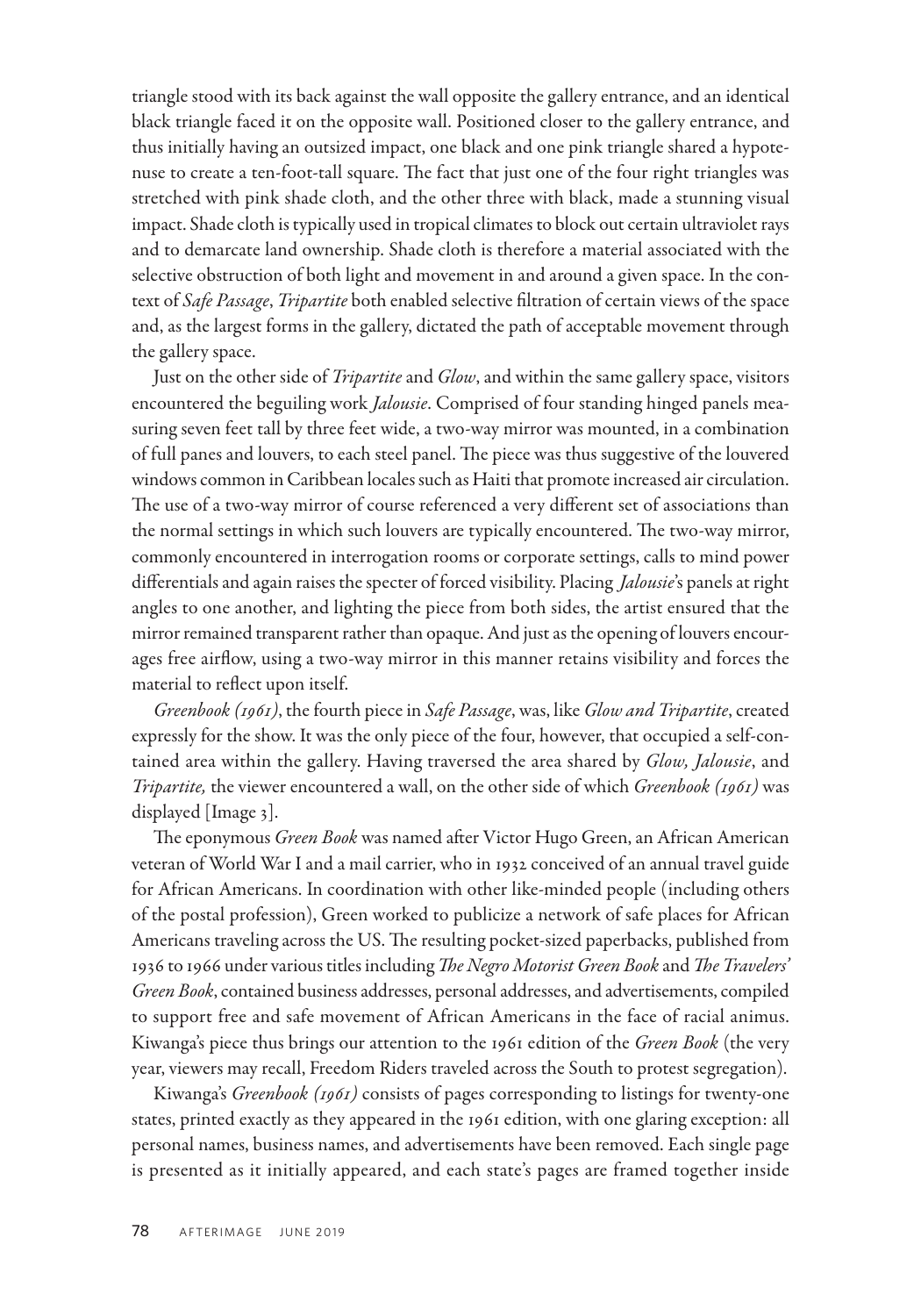

image 3. *Greenbook (1961)* (2019) by Kapwani Kiwanga; courtesy the artist.

<span id="page-4-0"></span>

image 4. Detail of *Greenbook (1961)* (2019) by Kapwani Kiwanga; courtesy the artist.

<span id="page-4-1"></span>light-colored hardwood frames, with each page lightly affixed to a green background. [[Image 4\]](#page-4-1) The display, spanning the four walls at the end of the gallery space, formed a single line set at about chest level, with the length of each frame dictated by the number of listings published for each state. Between frames, an empty space provided a visual pause between